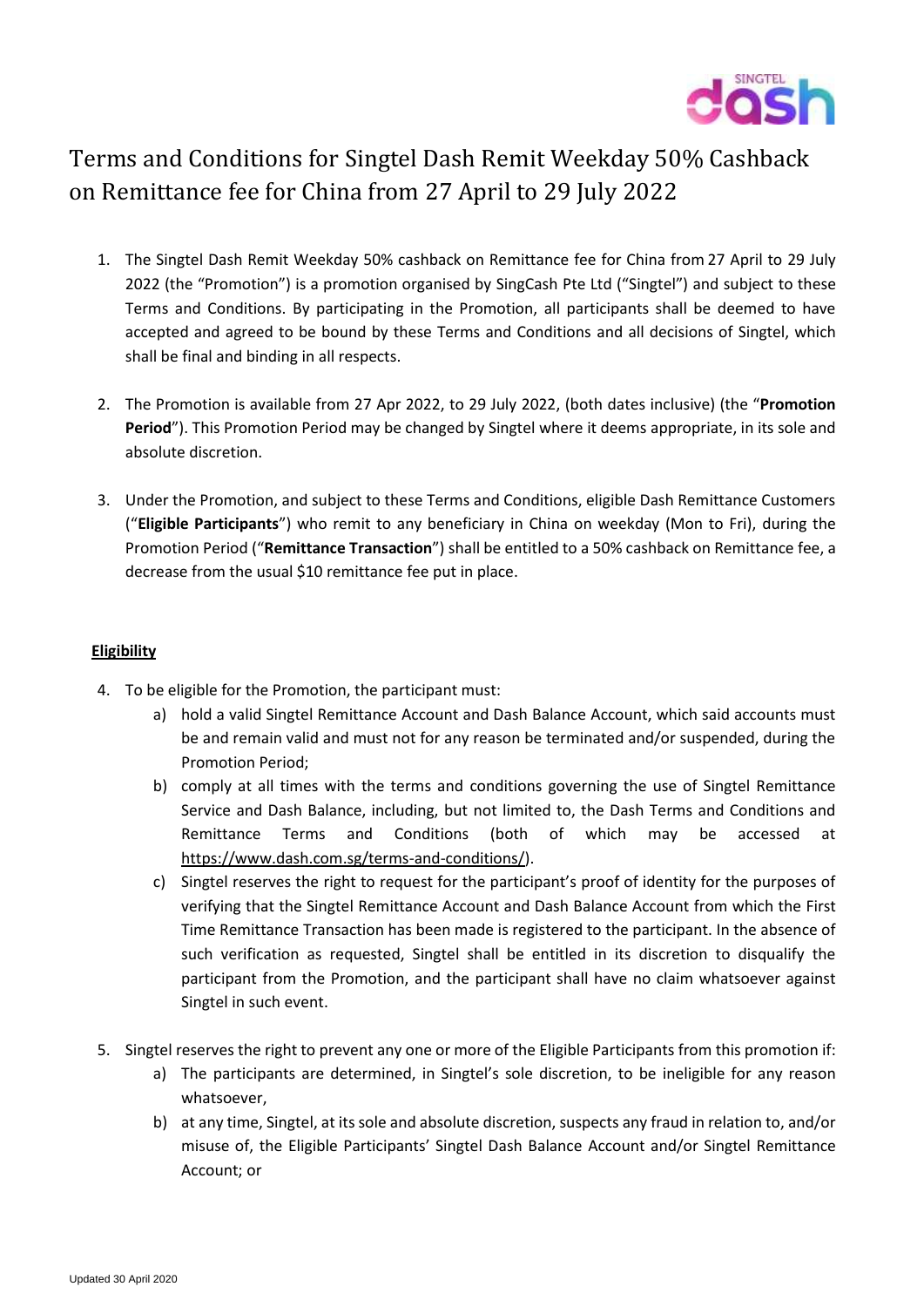

c) the phone number which is registered in respect of the Eligible Participants' Singtel Dash Balance Account and/or Singtel Remittance Account is for any reason changed (whether by the participant or any other person, with or without the consent or knowledge of the participants) during the Relevant Period.

## **General**

- 6. By participating in the Promotion, the participants consent to Singtel's collection, holding, storage, use, processing, transfer, disclosure and/or reporting (whether directly or indirectly) to any relevant third party, of the participants' personal data and/or information provided to Singtel, including but not limited to, for the purposes of administering the participants' registration, organizing and promoting the Promotion, or otherwise for purposes relating to the Promotion; and the participants further consent and acknowledge that the participants' personal data and/or information (i) will also be processed in line with Singtel's privacy statement available a[thttps://dash.com.sg//files/terms/privacy](https://dash.com.sg/files/terms/privacy-policy1.pdf)[policy1.pdf](https://dash.com.sg/files/terms/privacy-policy1.pdf); and (ii) may be used in accordance with Singtel's policies, terms and conditions or notices made available by Singtel from time to time.
- 7. Singtel reserves the right to, at its sole and absolute discretion, vary, modify and amend any of these Terms and Conditions and/or to suspend, discontinue or terminate the Promotion at any time without prior notification, or liability to any party.
- 8. Singtel reserves the right to determine at its sole and absolute discretion all matters arising out of or in connection with the Promotion, including the participants' eligibility and the applicable criteria. Singtel's determination of all matters relating to this Promotion shall be final and binding and no appeal or objection on any grounds will be entertained.
- 9. In the event of any inconsistency between these Terms and Conditions and any brochure, marketing or promotion material relating to the Promotion, these Terms and Conditions shall prevail.
- 10. By participating in the Promotion, each participant agrees to fully and effectively indemnify, defend and hold harmless Singtel from and against any and all rights, demands, claims, causes of action, losses, damages, costs and expenses whatsoever that the participant may have, or which may arise, whether in whole or in part, and whether directly or indirectly, due to or arising out of participation in the Promotion. These obligations will continue to survive the expiry or termination of the Promotion.
- 11. To the extent permitted by law, Singtel shall not be liable in any way to any participant or any other person for any losses or damages of any kind, including but not limited to direct, indirect, incidental, consequential, special or punitive damages arising out of or in connection with the Promotion, including without limitation, from any late or non-notification, any error in computing chances, any technical, hardware or software breakdown, malfunction or defects, failed delayed or incorrect transactions, lost or unavailable network connections or any notice that is lost or misdirected.
- 12. These Terms shall be subject to and construed in accordance with the laws of Singapore and the participants hereby submit to the exclusive jurisdiction of the courts of the Republic of Singapore.